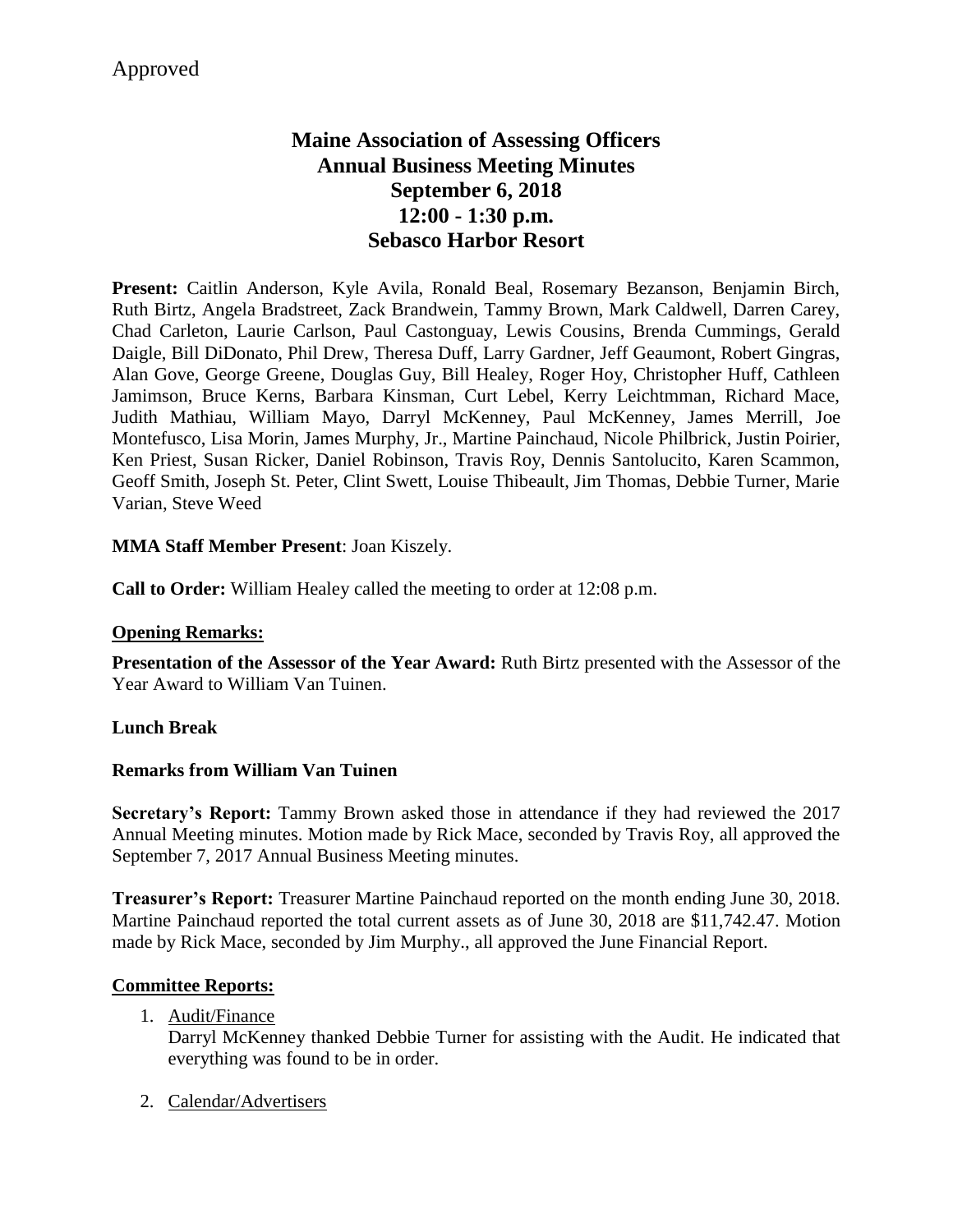Lewis Cousins reported that the 2019 Day Planners are here. He indicated they will be available here at this Conference, as well as at the MMA Convention. He indicated they had 3 vendors that advertised this year. They printed 250 calendars.

3. Newsletter

Editor Tammy Brown reported that the newsletter is published quarterly. The next newsletter will go out in December. Any submissions please send to Tammy Brown. They had 3 advertisers for the Newsletter.

## 4. Ethics

Travis Roy reported that Craig Skelton was a big part of this committee. He gave an update on the changes he & Craig Skelton proposed to the MAAO Board. Approve the Proposed By-Law Amendment: Motion made by Judy Mathieu, seconded by Ruth Birtz, all approved the Proposed By-Laws changes.

## 5. Legislative

Darryl McKenney reported the following: Thanked all that worked on bill 706A The legislature will be working on the Bill of Sale on Mobile Home

6. Membership

Roger Hoy reported that there are 252 total paid members to date.

## 7. Awards & Scholarship

Rack Mace reported MAAO gave out 4 scholarships. He encouraged members to take the time to send in a scholarship application. He reminded everyone to complete their evaluations for a drawing for a Scholarship for next year's conference.

- 8. Technology Report Dan Robinson had no report.
- 9. Executive Board Bill Healey had no report.

## 10. Education

Bill Healey thanked everyone for attending the Conference. He encouraged members to get back to him on ideas or speakers for future conferences. He encouraged people to attend the MMA Convention where MAAO will be teaming up with MCIAAO to sponsor an assessor's booth.

11. Conference

Tammy informed the membership that this would be Joan Kiszely's last conference with MAAO, as she will be retiring in 2019. She thanked Joan Kiszely for all her hard work on behalf of MAAO over the years and on this conference. Tammy also recognized the speakers and board members for all their help with the conference.